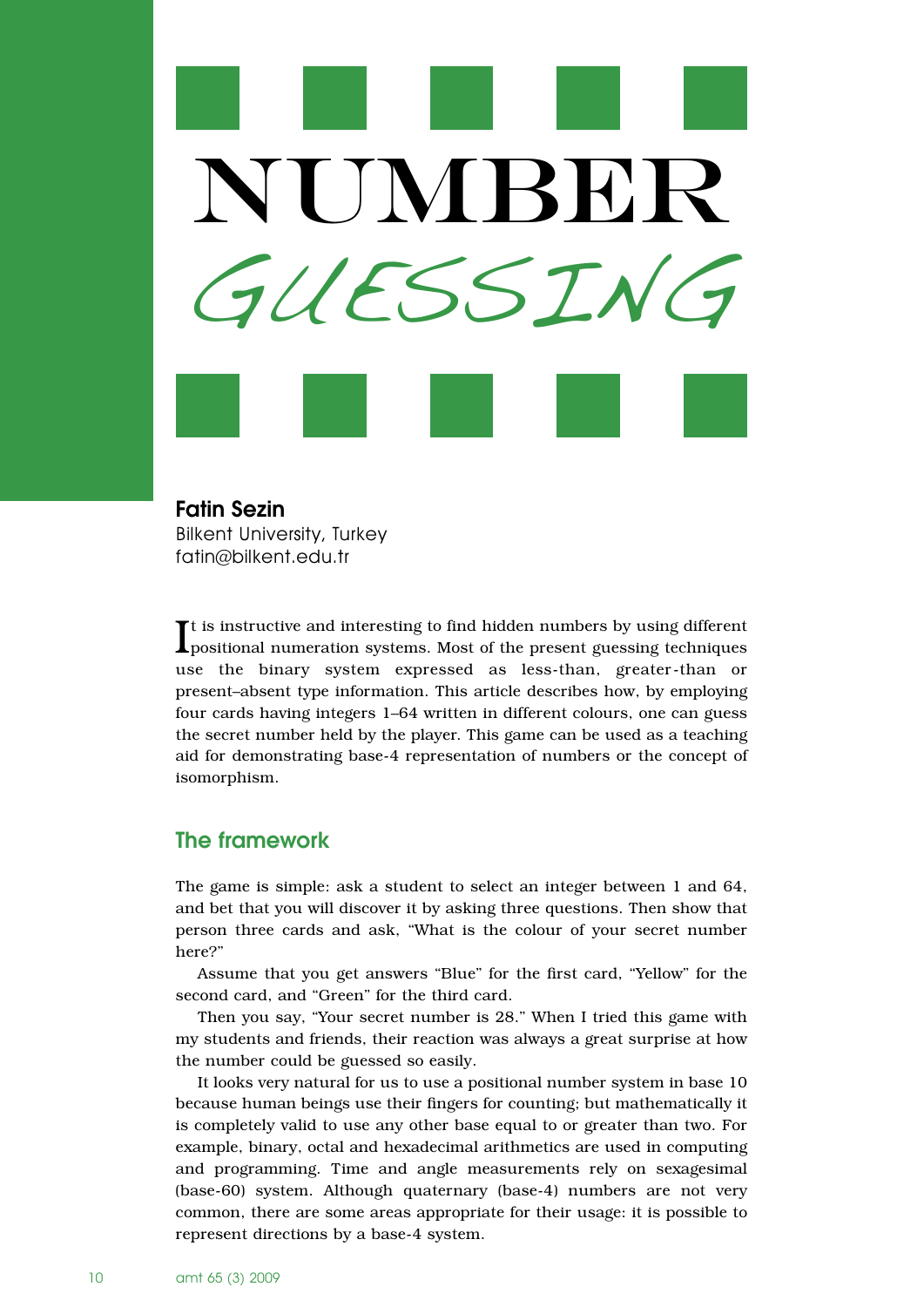Base-4 also can be used in genetic coding of DNA. The four nucleotides are abbreviated as *A*, *C*, *G* and *T*. Therefore nucleotide sequences can be represented numerically by coding these letters as  $A = 0$ ,  $C = 1$ ,  $G = 2$ , and *T* = 3. Proposed first by Adleman (1994), DNA or molecular computation emerged as a new research area. During the last decade, hundreds of research papers appeared describing biomolecular computation techniques for various challenging problems which require extremely large parallelism and memory in conventional electronic-based computers (Garzon et al., 2004; Jonosca, 2004).

It might be surprising to convey and get information by using different bases. If there are *b* different digits, 0, 1, ...,  $b-1$  in our system, it is possible to write any integer *N* by using the positional numeration system  $a_n a_{n-1} \dots a_1 a_0$  which corresponds to

$$
N = a_n b^n + a_{n-1} b^{n-1} + \dots + a_1 b + a_0
$$

in expanded notation.

For example  $N = 61$  can be written in quinary (base-5) representation as  $N = 221<sub>5</sub>$  because

$$
61 = 2 \times 5^2 + 2 \times 5^1 + 1 \times 5^0
$$

The same number can be represented in quaternary base (base-4) as 3314. This representation can be extended for expressing the fractional parts of real numbers by the use of negative exponents.

#### **Application to number guessing**

By using the information on the absence or presence of a number on five window cards Gardner (1956) developed a mathematical game to guess a person's age. An Internet search will lead to hundreds of sources and computer programs dealing with number guessing but almost all of them rely on using a binary base expressed as less-than–greater-than information. Among guessing sites, there are some exceptions that use bases other than binary: Penny (1997) uses base-3, by arranging numbers on three columns and asking the column in which the number is found. By three steps, the program discovers the secret number picked from a list of 21 numbers. The program does not use the full information because in base-3 with three digits it is possible to guess  $3^3$  = 27 different numbers. Bogolmony (2003) uses 25 numbers arranged in a  $5 \times 5$  square. In two responses the computer determines the location of the selected number by its row and column. To confound the spectators, the computer randomly reshuffles the numbers before each displaying. Bogolmony also uses 27 numbers arranged in three rows and discovers the selected number in three steps.

The game presented by Marmon (2004) works on three-digit integers in base-10 and is more complicated. The player presents a three-digit number at each trial; the program supplies information on the number of digits correctly guessed and the number of those in correct places. This problem is a special case of well-known deductive games such as "Mastermind" and "Bulls and Cows" in which a codebreaker tries to discover the patterns chosen by a codesetter. Some optimal strategies for these games can be found in Yue and Chang (2002), Chen and Lin (2004), and references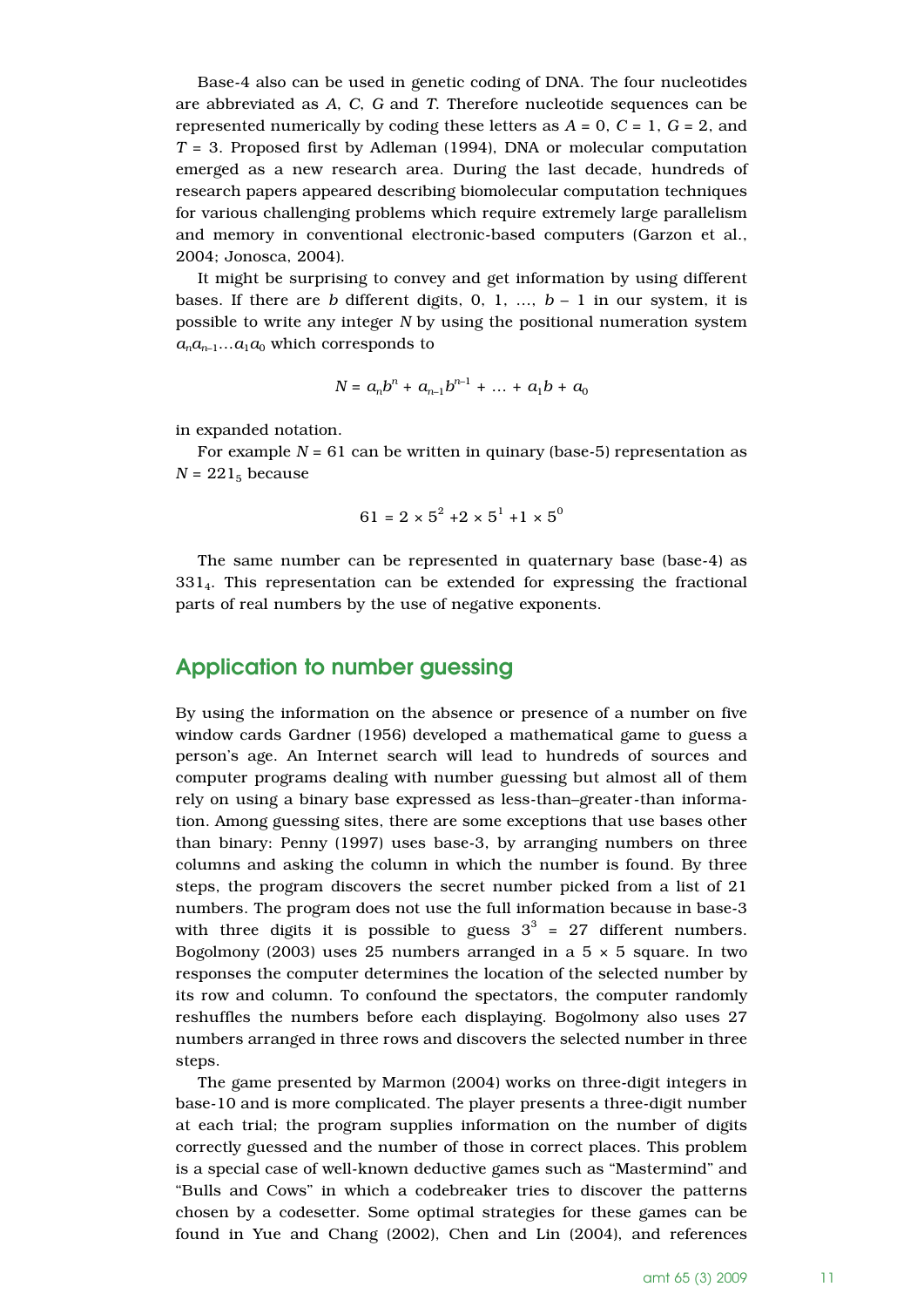therein. The authors calculate the probability of guessing an *n*-digit number given certain hints on the number of correct digits and propose optimal strategies.

We used the information expressed in base-4 to develop a pleasant game in which one player discovers a secret number selected by another player. By using three positions, one can write and discover 64 different numbers ranging from 0 to 63. Base-4 can be applied in discovering the numbers held in a very practical way because it may correspond to spinning a square card in four different directions or giving messages by showing four different colours. This base has digits 0, 1, 2 and 3. They can be replaced by other signals, for example:

- letters: *A*, *B*, *C* and *D*;
- colours: red, blue, yellow and green (R, B, Y and G);
- directions: up, right, down, and left (U, R, D, and L); or north, east, south and west (N, E, S and W).
- quadrants of a square: upper left, upper right , lower right, lower left (I, II, III, IV).

Therefore one can communicate to a friend by showing cards of different colours arranged in a definite order to convey information. For example, if the colours are arranged as GGR, this corresponds to number  $330<sub>4</sub>$  or  $60<sub>10</sub>$ . The same information is given by turning a pointer in different directions: WWN. This idea is used to develop a game played by four cards, which enables us to discover 64 different numbers.

In the basic plate shown in Figure 1, integers 1–64 are arranged in a definite pattern. As it can be seen clearly, the  $8 \times 8$  table is divided into four quadrants and each quadrant is divided into consecutive sub-sections. The upper left quadrant contains integers 1–16, each set of four numbers written in  $2 \times 2$  cells in clockwise order. The same pattern applies to other quadrants of the table.

In order to represent four different digits, three cards are prepared as depicted in Figure 2. In the first card, the upper-left 16 cells are opened by removing the shaded area. Similar cuttings are applied to the second and third cards by taking off subsequent upper-left quarters. As seen in Figure 3, the numbers belonging to the first quadrant are written in red colour. The following quadrant letters are blue, yellow, and green respectively in the clockwise order. In the second card, each sub-quadrant is given

| 1  | $\overline{2}$ | 5  | 6  | 17 | 18 | 21 | 22 |
|----|----------------|----|----|----|----|----|----|
| 4  | 3              | 8  | 7  | 20 | 19 | 24 | 23 |
| 13 | 14             | 9  | 10 | 29 | 30 | 25 | 26 |
| 16 | 15             | 12 | 11 | 32 | 31 | 28 | 27 |
| 49 | 50             | 53 | 54 | 33 | 34 | 37 | 38 |
| 52 | 51             | 56 | 55 | 36 | 35 | 40 | 39 |
| 61 | 62             | 57 | 58 | 45 | 46 | 41 | 42 |
| 64 | 63             | 60 | 59 | 48 | 47 | 44 | 43 |

Figure 1. The basic plate.

suitable colours according to its clockwise order. The same pattern is applied in the third card. Although integers 0–63 are obtained in three digit quaternary numbers, for the sake of convenience we added 1 to each number, hence obtained integers 1–64

In order to discover the number held by the player, show him/her three cards in sequence and ask the colour of the number behind the card. If the colour of the number is red, put the card on the basic plate so that the black dot will be situated upward. If the number is blue, the card will be turned to place the dot at right. For yellow and green numbers, the dot will be situated at bottom and left respectively. The correspondence between digits, colours, directions and quadrants is summarised in Figure 4.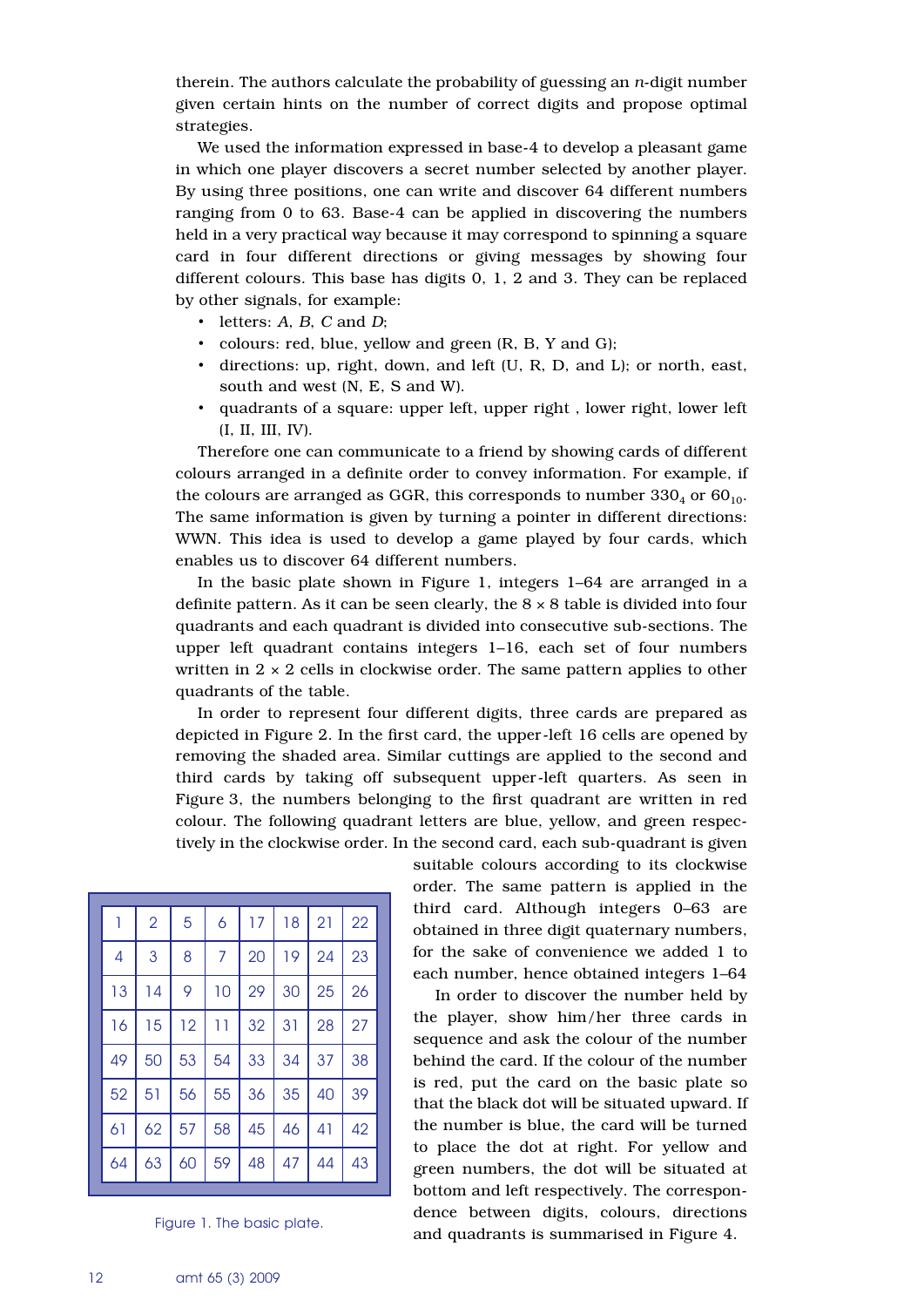

Figure 2. Template for the three window cards.

|     | CARD 1                                                                                                                                                                                                                                                                                        |       |              |             |               |       |             |               |              |       |            |              |                                      |               |
|-----|-----------------------------------------------------------------------------------------------------------------------------------------------------------------------------------------------------------------------------------------------------------------------------------------------|-------|--------------|-------------|---------------|-------|-------------|---------------|--------------|-------|------------|--------------|--------------------------------------|---------------|
|     |                                                                                                                                                                                                                                                                                               |       |              |             |               |       |             |               |              |       |            |              | 2 3 4 5 6 7 8 9 10 11 12 13 14 15 16 | <b>RED</b>    |
|     | 17 18 19 20 21 22 23 24 25 26 27 28 29 30 31 32                                                                                                                                                                                                                                               |       |              |             |               |       |             |               |              |       |            |              |                                      | <b>BLUE</b>   |
|     | 33 34 35 36 37 38 39 40 41 42 43 44 45 46 47 48                                                                                                                                                                                                                                               |       |              |             |               |       |             |               |              |       |            |              |                                      | <b>YELLOW</b> |
|     | 49 50 51 52 53 54 55 56 57 58 59 60 61 62 63 64                                                                                                                                                                                                                                               |       |              |             |               |       |             |               |              |       |            |              |                                      | <b>GREEN</b>  |
|     | <b>CARD 2</b>                                                                                                                                                                                                                                                                                 |       |              |             |               |       |             |               |              |       |            |              |                                      |               |
|     | $\begin{pmatrix} 1 & 2 & 3 & 4 & 5 & 6 & 7 & 8 & 9 & 10 & 11 & 12 & 13 & 14 & 15 & 16 \ 1 & 1 & 2 & 3 & 4 & 5 & 6 & 7 & 8 & 9 & 10 & 11 & 12 & 13 & 14 & 15 & 16 \ \end{pmatrix}$                                                                                                             |       |              |             |               |       |             |               |              |       |            |              |                                      |               |
|     | $\frac{1}{2}$ 17 18 19 20 $\frac{1}{2}$ 1 22 23 24 $\frac{1}{2}$ 5 26 27 28 $\frac{1}{2}$ 29 30 31 32 $\frac{1}{2}$                                                                                                                                                                           |       |              |             |               |       |             |               |              |       |            |              |                                      |               |
|     | 133 34 35 36 137 38 39 40 41 42 43 44 45 46 47 48                                                                                                                                                                                                                                             |       |              |             |               |       |             |               |              |       |            |              |                                      |               |
|     | 149 50 51 52 53 54 55 56 57 58 59 60 61 62 63 64                                                                                                                                                                                                                                              |       |              |             |               |       |             |               |              |       |            |              |                                      |               |
|     | <b>RED</b>                                                                                                                                                                                                                                                                                    |       |              | <b>BLUE</b> |               |       |             | <b>YELLOW</b> |              |       |            | <b>GREEN</b> |                                      |               |
|     | <b>CARD 3</b>                                                                                                                                                                                                                                                                                 |       |              |             |               |       |             |               |              |       |            |              |                                      |               |
|     | $\frac{1}{2}$ 1 $\frac{1}{2}$ 2 $\frac{1}{3}$ 3 $\frac{1}{4}$ 4 $\frac{1}{5}$ 5 $\frac{1}{6}$ 6 $\frac{1}{1}$ 7 $\frac{1}{1}$ 8 $\frac{1}{3}$ 9 $\frac{1}{1}$ 10 $\frac{1}{1}$ 11 $\frac{1}{1}$ 12 $\frac{1}{1}$ 13 $\frac{1}{1}$ 14 $\frac{1}{1}$ 15 $\frac{1}{1}$ 16 $\frac{1}{1}$          |       |              |             |               |       |             |               |              |       |            |              |                                      |               |
|     | $\frac{1}{2}$ 17 $\frac{1}{2}$ 18 $\frac{1}{2}$ 19 $\frac{1}{2}$ 20 $\frac{1}{2}$ 21 $\frac{1}{2}$ 22 $\frac{1}{2}$ 23 $\frac{1}{2}$ 24 $\frac{1}{2}$ 25 $\frac{1}{2}$ 26 $\frac{1}{2}$ 27 $\frac{1}{2}$ 28 $\frac{1}{2}$ 29 $\frac{1}{2}$ 30 $\frac{1}{2}$ 31 $\frac{1}{2}$ 32 $\frac{1}{2}$ |       |              |             |               |       |             |               |              |       |            |              |                                      |               |
|     | 1331341351361371381391401411421431441451461471481                                                                                                                                                                                                                                             |       |              |             |               |       |             |               |              |       |            |              |                                      |               |
|     | .<br>149 150 151 152 153 154 155 156 157 158 159 160 161 162 163 164 1                                                                                                                                                                                                                        |       | $\mathbf{I}$ | -1          |               |       |             |               |              |       |            |              | -1                                   |               |
| REI |                                                                                                                                                                                                                                                                                               | GREEN | <b>RED</b>   |             | BLUE<br>ELLOW | GREEN | RED<br>BLUE |               | <b>ELLOW</b> | GREEN | <b>REL</b> | <b>BLUE</b>  | GREEN                                |               |

Figure 3. Tables showing the numbers written behind the first, second and third windows.

| <b>Digit</b> | Colour      | <b>Direction</b> | Quadrant |  |  |
|--------------|-------------|------------------|----------|--|--|
|              | Red         | Up               |          |  |  |
|              | <b>Blue</b> | <b>Right</b>     |          |  |  |
|              | Yellow      | Down             |          |  |  |
|              | Green       | Left             |          |  |  |

Figure 4. The correspondence between digits, colours, directions and quadrants.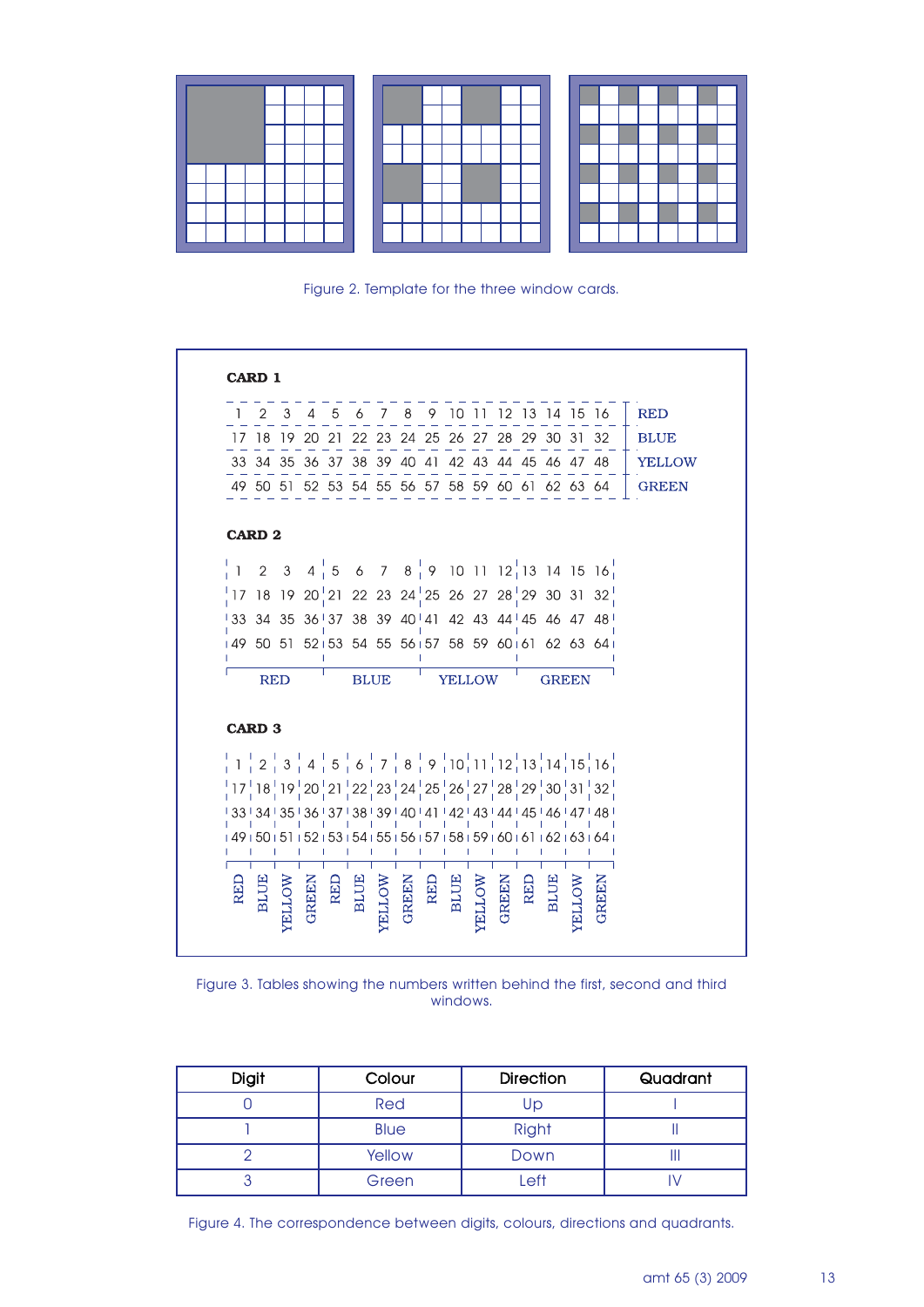Formally speaking, there is an isomorphism between sets defined by digits, colours, directions and quadrants therefore we are able to discover the number held by the player. In mathematics isomorphism is defined as a one-to-one correspondence between the elements of two sets such that the result of an operation on elements of one set corresponds to the result of the analogous operation on their images in the other set. It is possible to define a one-to-one onto function between isomorphic sets. In this sense, the number guessing game is a pleasant example with which teachers can introduce the concept of isomorphism.

## **Example**

Assume that the player holds the number 34. Then:

- 1. Turn the dot in the first card down, because 34 is yellow in the first card.
- 2. Keep the dot in the second card up, because 34 is red in the second card
- 3. Turn the dot in the third card right, because 34 is blue in the third card.

Now all numbers are covered except 34.

The range of integers can be enhanced by using more than three cards. For example by using 5 cards, it is possible to discover  $4^5$  = 1024 different numbers.

It may be more attractive to place pictures of objects, animals or fruits instead of numbers in the basic plate. In this case each picture will correspond to an integer and the procedure will remain the same, by replacing the numbers on the cards by objects with the same colours. By imposing suitable range restrictions, it is also possible to add or subtract base-4 numbers by spinning of cards. After some experience, one can guess the numbers without stacking and spinning cards. By multiplying the digits of Figure 4 by 16, 4 and 1 respectively and adding mentally, one can guess the secret number in a more impressive way. By some exercise it is even possible to guess the selected numbers mentally or by the help of a simple calculator in *k* steps if *N* colours are used to code  $N^k$  numbers.

### **Educational value and presentation**

According to the AAMT *Standards for Excellence in Teaching Mathematics in Australian Schools* (2006), an excellent teacher must recognise a range of effective strategies and techniques for: teaching and learning mathematics; promoting enjoyment of learning and positive attitudes to mathematics, utilising information and communication technologies. In the domain of professional practice, "excellent teachers of mathematics arouse curiosity, challenge students' thinking, and engage them actively in learning." Excellent teachers motivate students to improve their understanding of mathematics and develop enthusiasm for, enjoyment of, and interest in mathematics.

Problem solving is a basic component of mathematics learning. Accumulation of formal knowledge about concepts and procedures of mathematics has no practical value unless students are able to use these assets for problem solving. A well chosen puzzle can be considered as a stimulating and challenging problem. By dealing with puzzles students will appreciate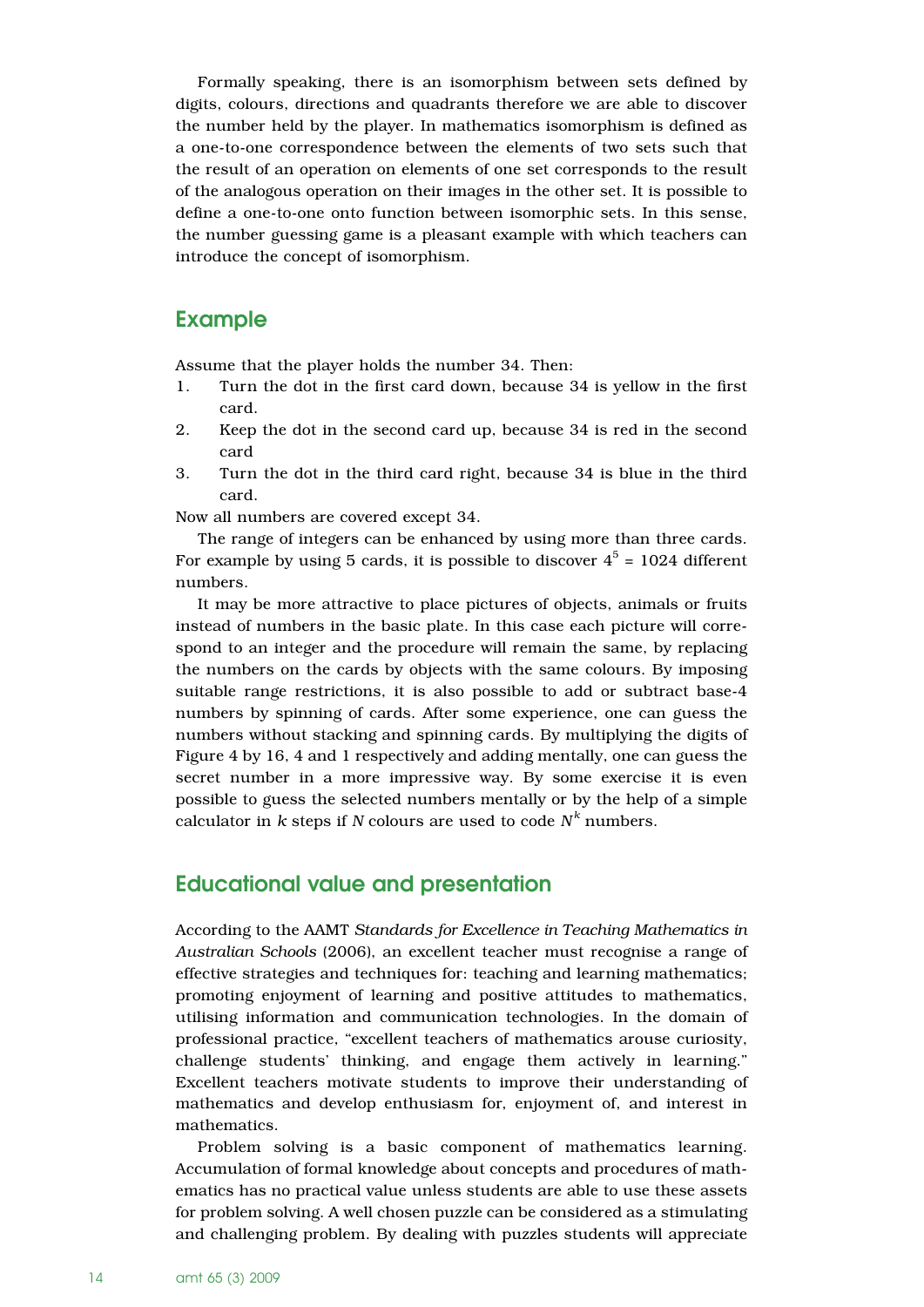the value of problem solving by experiencing the fun and excitement of this process. The National Council of Teachers of Mathematics (NCTM) is the counterpart of the AAMT in the United States of America and it also recognises the significance of mathematical games and puzzle solving in the process of mathematical teaching. Perhaps this significance needs to be elaborated?

According to my experience, my colleagues and students find this number-guessing puzzle very interesting and intriguing because they consider the input information insufficient and irrelevant. How can you discover a quantitative value by using apparently irrelevant qualitative attributes such as colours? After some reflections and explanations, they can appreciate the equivalent patterns of numbers, colours, directions and quadrants. This reasoning experience helps them to understand the mathematical concepts involved. While this puzzle can be used as an illustration of different base representations of numbers, for more advanced curricula, it may also help when teaching the concept of isomorphism in sets and ordered fields.

In application, guided-discovery methods can be used by passing the activity of the lesson to students. In order to increase the motivation of students, the teacher may allow them to play with cards and discover certain patterns. In the first step, they will discover the position of different colours on the basic plate; for example, a student inspecting red numbers in the first window card can discover that they are all situated in the upperleft quadrant of the base card. In a similar manner, the student might perceive that the second card divides each quadrant to four sub-regions and that these sections have colours red, blue, yellow and green in a clockwise manner. Inspection of the third window card will reveal a similar pattern. According to my observations, the second step of discovery is the relationship between colours and spinning positions of the window cards. Students will realise that there is a correspondence between dot positions and colours in the following manner:

$$
up \equiv red
$$
  
right 
$$
\equiv blue
$$
  
down 
$$
\equiv yellow
$$
  
left 
$$
\equiv green.
$$

After these steps, students will be able to identify the isomorphism between colours and directions. After a class discussion to reach final conclusions, some mathematically-gifted students might carry the reasoning further and can allude to base-4 representation of numbers, but discovering this representation will generally require guidance by the teacher. This is the third step of discovery and, with the help of the teacher, students will realise that by using the three digits 0, 1, 2 and 3, one can produce 64 different numbers in positional representation. The only difference from the base-4 representation is that here 1 is added to each number obtained.

Negative attitudes of children to mathematics can be overcome by presenting them with more enjoyable teaching material. The student must get reward for his/her achievements. By learning how this game can be used, students can demonstrate their "magic ability" to their parents or friends. They will be the focus of attention in some social gatherings. Intellectually stimulating activities can also provide pleasure, entertainment and create a positive perception of mathematics.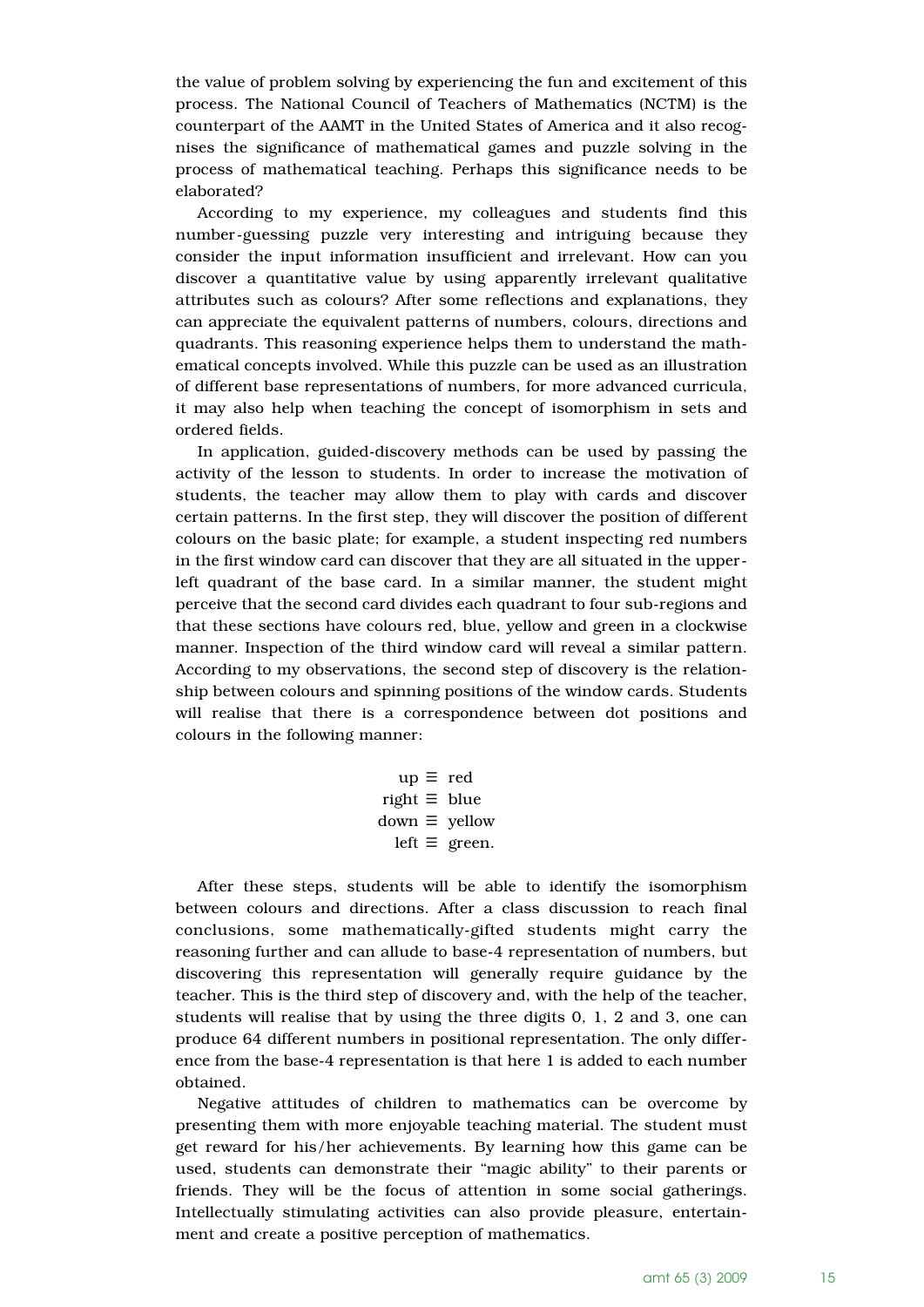# **References**

- Australian Association of Mathematics Teachers Inc. [AAMT]. (2006). *Standards for excellence in teaching mathematics in Australian schools*. Adelaide: Author.
- Alderman, L. M. (1998). Molecular computation of solutions to combinatorial problems. *Science, 266*, 1021–1024.
- Bogolmony, A. (2003, January). *The computer as a magician.* Retrieved from http://www.maa.org/editorial/ knot/ComputerAsMagician.html.
- Chen, S.-T., & Lin, S.-S. (2004). Optimal algorithms for 2 × *n* AB games: A graph-partition approach. *Journal of Information Sciences and Engineering, 20*, 105–126.

Gardner, M. (1956). *Mathematics, magic and mystery*. New York: Dover,

- Garzon, M. H., Bobba, K. V. & Hyde, B. P. (2004). Digital information encoding on DNA: Aspects of molecular computing. *Lecture Notes in Computer Science, 2950*, 152–166.
- Jonoska, N. (2004). Trends in computing with DNA. *Journal of Computer Science and Technology, 19*(1), 98–113.
- Marmon, D. (n.d.). *Guessing game on elder*. Retrieved from http://dmarmon.ne.client2.attbi.com/cgi-bin/guesss.cgi.
- Penny, R. (n.d.). *Number guessing game*. Retrieved from http://www.geocities.com/WallStreet/7746/game.html.
- Yue, J. C. & Chang, C.-K. (2002). A number-guessing game. *The UMAP Journal, 23*(4), 111–122. Retrieved from http://csyue.nccu.edu.tw/2002UMAP.pdf

# **Problem Pictures Mathematics Calendar 2010**

This 12-month calendar published by AAMT has 13 stunning full-colour A4 photographs with accompanying problems and investigations.



Problems generally appropriate for Years 4–10+

**1 calendar: members \$22.00 (others \$27.50) 2–4 calendars: members \$16.50 each (others \$20.60) 5 or more: members \$12.00 each (others \$15.00) Prices include GST and postage.** #AAM2010

**Not familiar with Problem Pictures? View samples at www.problempictures.co.u<sup>k</sup>**

**Last year's calendar sold out, so order early! Pre-order your copies now for delivery in October. Order by email, fax, phone or post.**

#### **AAMT members said:**

"They are fantastic problems and good decoration for the maths classroom."

"Great to put up previous year's calendar on classroom walls and corridors of maths area to stimulate problem-solving amongst students — it really works! While they are standing around waiting for classes to begin they can often be heard discussing one of the pictures."

"I buy them for all maths staff and we love them."

"Calendar relates maths very beautifully to the real world."

#### **THE AUSTRALIAN ASSOCIATION OF MATHEMATICS TEACHERS INC.**

ABN 76 515 756 909 POST GPO Box 1729 Adelaide SA 5001 PHONE (08) 8363 0288 FAX (08) 8362 9288 EMAIL office@aamt.edu.au, sales@aamt.edu.au

# **www.aamt.edu.au**